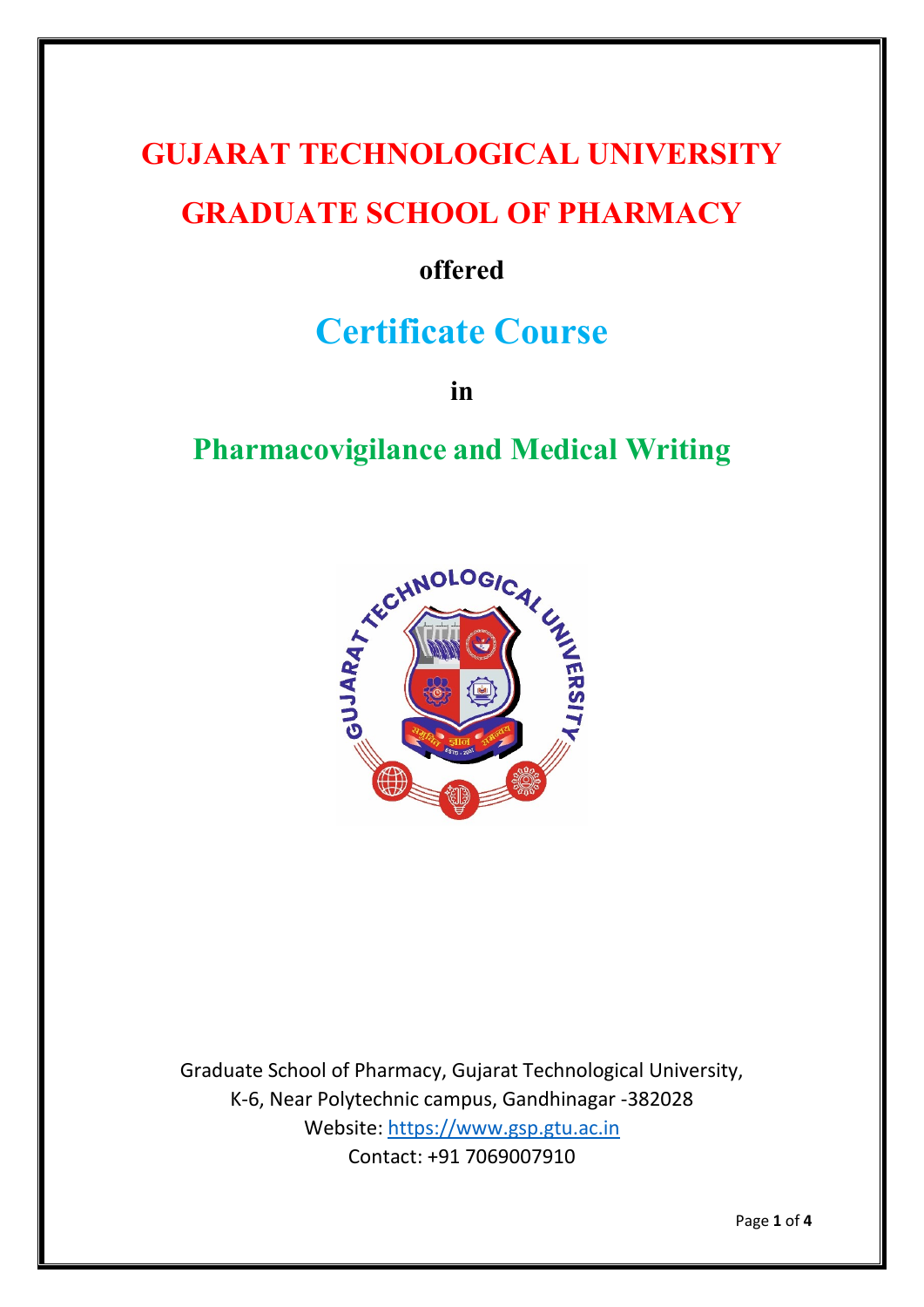# **Certificate Course in Pharmacovigilance and Medical Writing**

#### **Background**

The Gujarat Technological University (GTU) has established its Constituent PG School named Graduate School of Pharmacy (GSP) in 2017 at GTU Gandhinagar Campus. Currently, GSP is running M.Pharm courses in Pharmaceutical Regulatory Affairs (PRA), Pharmaceutical Quality Assurance (PQA) and Pharmaceutics. The GTU has developed the advance research facilities at the Graduate School of Pharmacy to cater the need of Students, Faculties, Research Scholars and Industries.

#### **Introduction about the course:**

Pharmacovigilence is a discipline which pertains to the safety of drugs available in the market as well as those which are still in the development phase. Pharmacovigilence is one of the fastest growing area of the health science industry. Different regulatory bodies like USFDA & EMA are boosting the adoption rate of Pharmacovigilence system by pharmaceutical companies. Several countries including like India is in the process of implementing stringent regulations for adoption of Pharmacovigilance. A Pharmacovigilance centre or department in any industry takes the lead in monitoring the side effects of drugs as marketed drugs may possess risks that have not been fully identified & assessed during clinical trials. The Pharmacovigilance team invokes greater responsibilities for a drug safety mechanism to prevent/ treat the adverse side effects caused by a drug or device depending on its drug-dose & intake.

The term "Medical Writing "is a very broad, it is a very different from scientific writing. It mainly involves writing associated with clinical trials, regulatory submissions, Pharmacovigilence and medico marketing. Medical writing is a dominant profession involved in all stages of product development in the pharmaceutical and biotech industry having a significant role in the success or failure of new products, inventions and devices. Professionals with medical writing skills work in the pharma-biotech and clinical research industry, healthcare organizations, media or as freelance entrepreneurs.

The combination of Pharmacovigilance and Medical Writing is a different type of program which provides knowledge and training to the participants in the area of drug safety and medical writing. It also provides training regarding how to write regulatory documents and scientific writing.

#### **Course Highlights:**

- Comprehensive eLearning course which mainly focuses on Pharmacovigilance and medical writing industry
- Well-structured course, intelligently put together under guidance of industry and academic experts from same field
- Online eLearning course starting from lectures, online materials, weekly evaluation and end term evaluation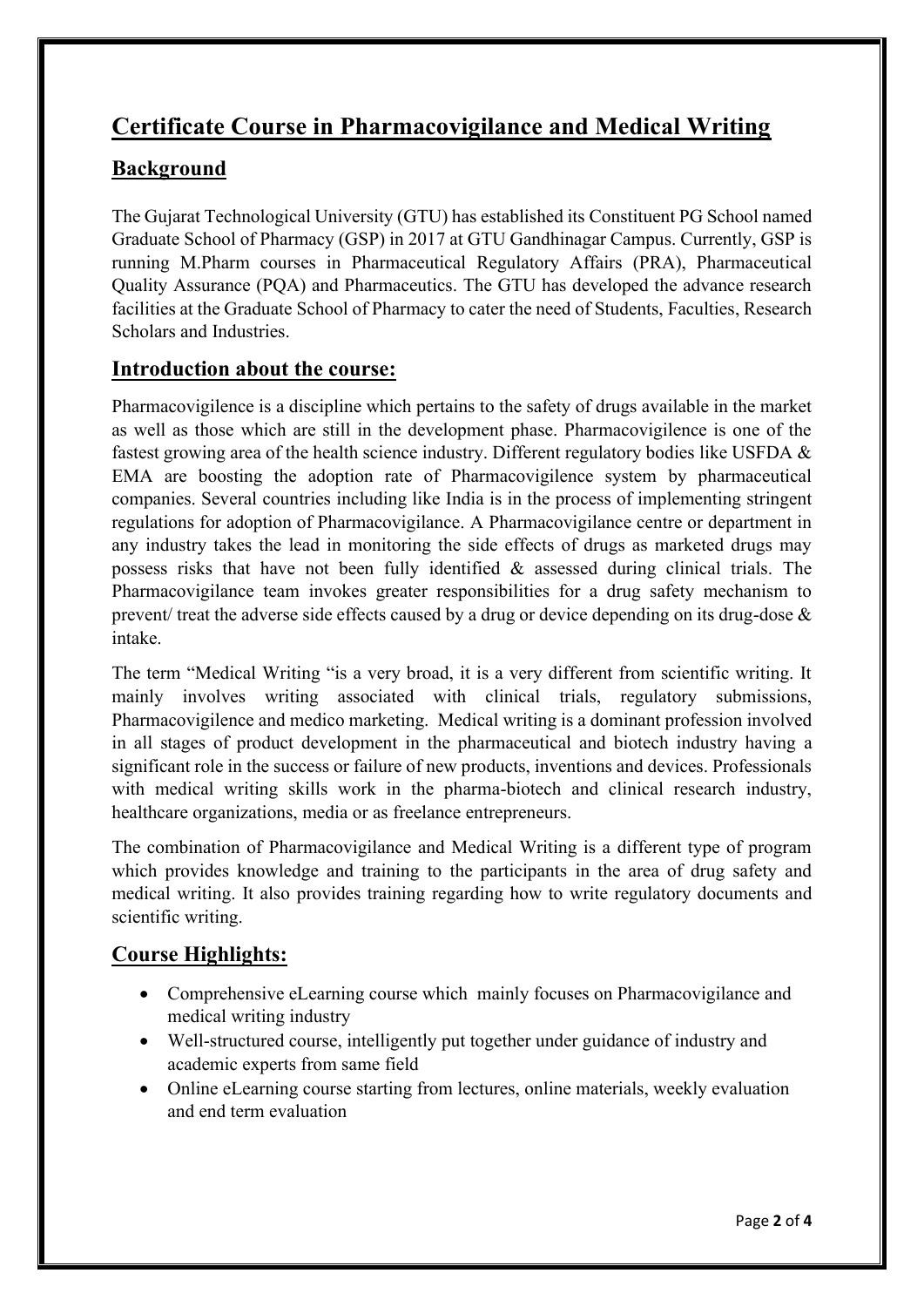#### **Eligibility:**

The minimum eligibility criteria for certificate course in Pharmacovigilance and Medical Writing include either of the following:

- ➢ Graduation degree in Pharmacy/Pharmaceutical Sciences
- ➢ Graduate degree in life sciences such as Biochemistry, Biotechnology, Botany, Zoology, and Genetics
- ➢ Graduation degree in Medicine such as MBBS, BDS, BPT, BAMS, BHMS
- $\triangleright$  Graduation degree in Nursing
- $\triangleright$  Students in the final year of the courses as above are also eligible to apply
- ➢ PG Students/ Research Scholars in the field as mentioned above are also eligible.
- ➢ Candidates with work experience in Pharmacovigilance and Medical Writing industry are also be eligible for this program.

#### **Program Structure:**

Duration: 03 Months

No. of Seats: 15

.

Theory: 03 Hours lecture on each Saturday

#### **Credit:** 02

**Mode:** Being an e-course, the program will be based on a combination of weekly online lectures, Interactive discussion and e-submission of assignments.

**Course Fees:** 10,000/-

#### **Program syllabus (Brief Outline):**

**Module 1: Pharmacovigilance – I:** General Introduction of Clinical Research; Epidemiology and Evidence Based Medicine

**Module 2: Pharmacovigilance – II:** Pharmacovigilance System

**Module 3: Pharmacovigilance – III:** Principles of Pharmacovigilance, Pharmacovigilance and Selected System Organ Classes

**Module 4: Pharmacovigilance – IV:** Pharmacovigilance Regulations and Guidelines worldwide

**Module 5: Pharmacovigilance – V:** Global Pharmacovigilance and Safety Standards

**Module 6: Pharmacovigilance – VI:** Case Study

**Module 7: Medical Writing – I:** Basics of Good Medical Writing; Writing Tips and Computer Skills

**Module 8: Medical Writing – II:** Introduction to important documents